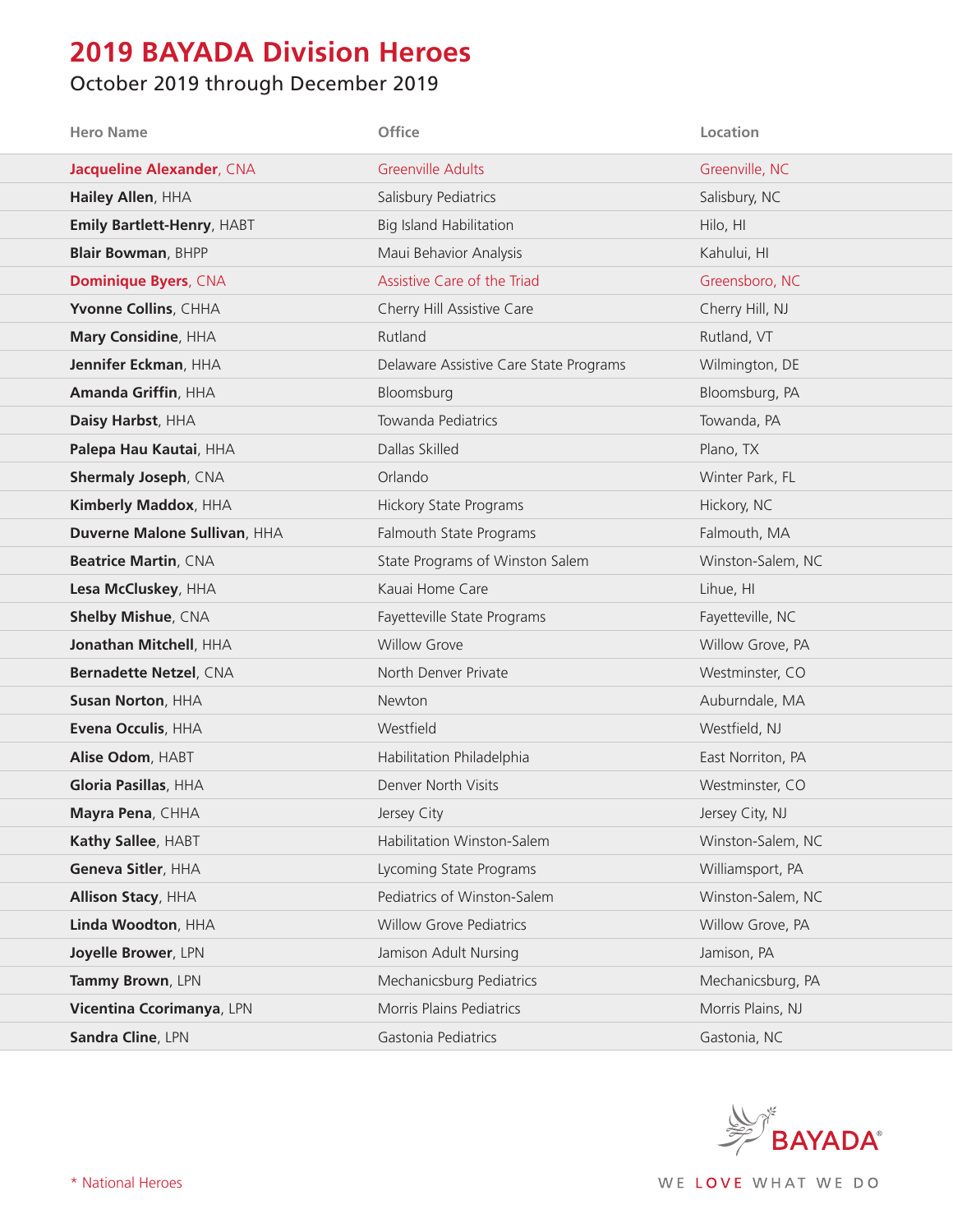| <b>Hero Name</b>                | Office                           | Location             |
|---------------------------------|----------------------------------|----------------------|
| <b>Shamece Davis, LPN</b>       | Pediatrics of Winston-Salem      | Winston-Salem, NC    |
| Kimberly Denson, LPN            | Delaware Nursing Adult           | Wilmington, DE       |
| <b>Nadege Desrivieres, LPN</b>  | Queens County Skilled            | Long Island City, NY |
| Donna Knapp, LPN                | South Atlanta Pediatrics         | McDonough, GA        |
| Joe Lamonds, LPN                | Asheboro                         | Asheboro, NC         |
| <b>Amanda Lyons, LPN</b>        | Mt. Laurel Pediatrics            | Mount Laurel, NJ     |
| <b>Sherri McAllister, LPN</b>   | Clark Summit Pediatric           | Clark Summit, PA     |
| Gloria Medina, LPN              | Downingtown Pediatrics           | Downingtown, PA      |
| Letisha Mosely, LPN             | <b>Atlantic City</b>             | Linwood, NJ          |
| <b>Carrie Moyer, LPN</b>        | <b>State College Adult</b>       | State College, PA    |
| Randie Peters, LPN              | Erie                             | Erie, PA             |
| <b>Christina Stanberry, LPN</b> | Delaware Pediatrics              | New Castle, DE       |
| Jennifer Weatherly, LPN         | Rock Hill                        | Rock Hill, SC        |
| Spyro Zapanatis, LPN            | Shrewsbury Pediatrics            | Shrewsbury, NJ       |
| Kary Allen, RN                  | James County Senior Living       | Williamsburg, VA     |
| Katherine Anderson, RN          | Durham Pediatrics                | Durham, NC           |
| <b>Rose Arana, RN</b>           | Mt. Laurel Pediatrics            | Mount Laurel, NJ     |
| Katharine Braun, RN             | <b>Orlando Adult Nursing</b>     | Winter Park, FL      |
| Diane Bryant, RN                | Pennsylvania Boyerstown Hospice  | Boyertown, PA        |
| <b>Judith Buchanan, RN</b>      | <b>Union Pediatrics</b>          | Cranford, NJ         |
| Ezra Caines, RN                 | <b>Burlington County Skilled</b> | Moorestown, NJ       |
| Laura Cardinal, RN              | Meadville Pediatrics             | Meadville, PA        |
| Leah Dawson, RN                 | Wilkes-Barre-Scranton Visits     | Pittston, PA         |
| <b>Anne Finstad, RN</b>         | St. Paul Pediatrics              | New Brighton, MN     |
| Olga Gjidede, RN                | Media Senior Living              | Media, PA            |
| Daphne Greenwood-Eidle, RN      | Paoli                            | Norristown, PA       |
| Janet Grentz, RN                | <b>Hickory Pediatrics</b>        | Hickory, NC          |
| Mary Kay Hoops, RN              | Missouri West Skilled            | Columbia, MO         |
| Sameerah Howard, RN             | Philadelphia Visits              | Philadelphia, PA     |
| <b>Kimberly Matias, RN</b>      | Sun City Senior Living           | Sun City Center, FL  |
| <b>Adrian Morales, RN</b>       | Tucson Skilled                   | Tucson, AZ           |
| Aishatu Ohen-Barlow, RN         | Morris County Adult Nursing      | Morristown, NJ       |
| Cachet Price, RN                | Newark                           | Newark, DE           |
| James Stangle, RN               | Fort Wayne Skilled Nursing       | Fort Wayne, IN       |
| Tianna White-Jenkins, RN        | South Atlanta Pediatrics         | McDonough, GA        |